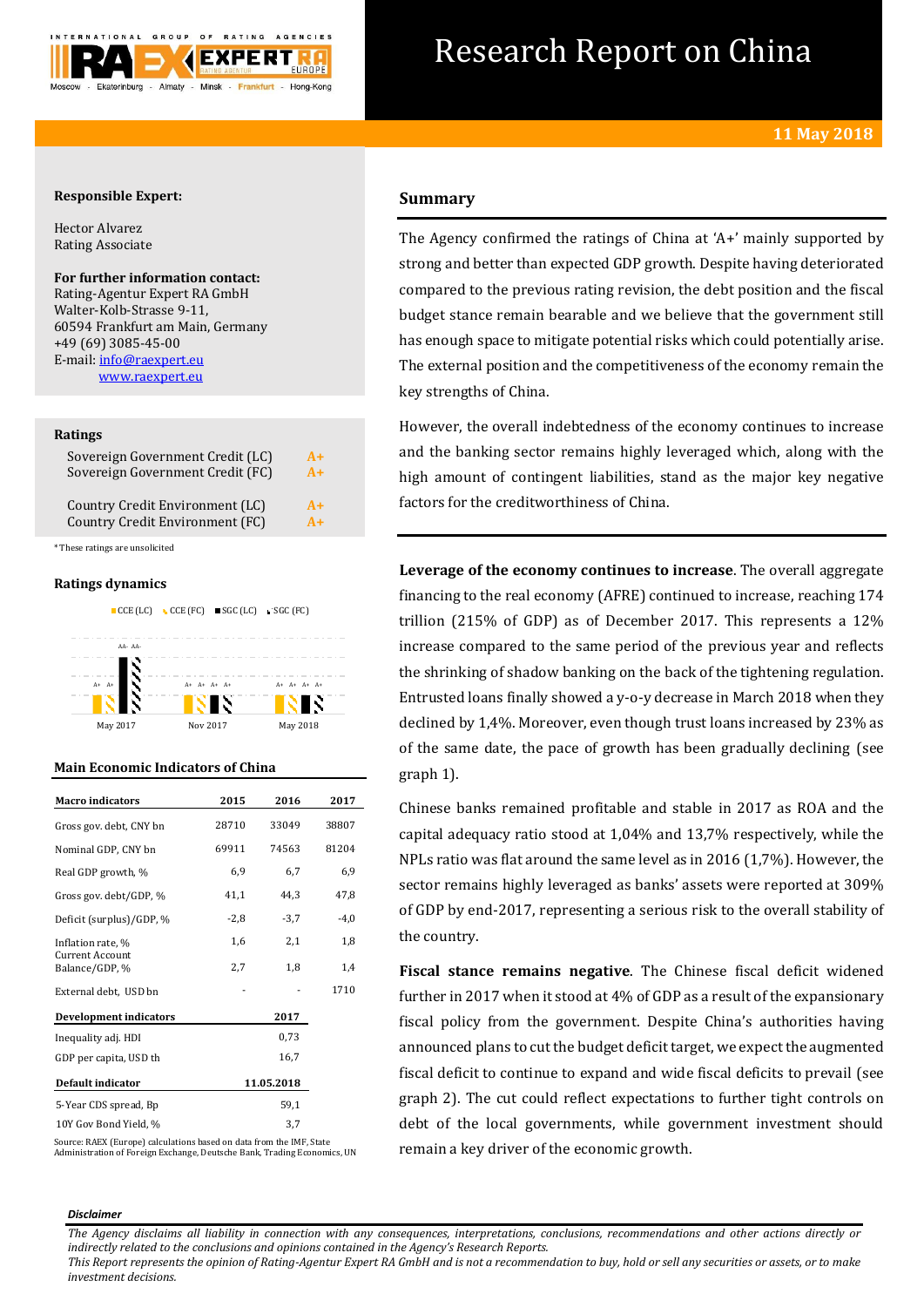

**Graph 1:** Credit to the economy



Source: RAEX (Europe) calculations based on data from the PBC and IMF

**Graph 2:** Fiscal stance, % of GDP



Source: RAEX (Europe) calculations based on data from the IMF

**Graph 3:** Trade and current account, % of GDP



Source: RAEX (Europe) calculations based on data from the IMF and the National Bureau of Statistics of China

We anticipate China to continue with a proactive fiscal policy going forward as the government has stepped up the approval of new investment projects and the issuance of bonds through local government financing vehicles (LGFVs) has also increased in order to finance them.

**Macroeconomic indicators remain positive**. The Chinese economy grew in 2017 at 6,8%, above the 6,5% forecast from the authorities. However, we still expect the growth to slow down in the upcoming years as a combined result of the reduction of the credit supply aimed at deleveraging the economy and the government's transition to have a more service-based economy. Another force which might drive GDP slowdown is China's determination to tackle the environmental issues. This still represents a key risk for the Chinese economic activity and therefore the government is arranging industrial clean-ups, which might ultimately fuel lower industry output, especially the in the metal industry.

Inflation dropped below 2% and as of end-2017 stood at 1,8%, however already in February 2018 accelerated up to 2,9% (y-o-y) driven by food, tobacco and alcohol prices. Unemployment dropped to 3,9% in 2017 from 4% from the year before.

**External position remains solid**. Imports and exports continued to grow by 14,8% and 18,2% of GDP respectively in 2017. As we anticipated in our previous report, imports grew at a faster pace than exports, which contributed to further shrink the trade and current account surpluses as of end-2017 (see graph 3). International reserves continued to increase and reached USD 3,24 tn by March 2018 on the back of a stronger currency which has provided additional certainty to investors. The net international investment position (NIIP) is still solid and stood at around USD 1,8 tn as of end-2017. Nevertheless, the figure of net errors and omissions, a proxy for unaccounted capital outflows, remains high and in 2017 reached USD 2,2 tn,.

The effects of the U.S.-China trade dispute is still uncertain. However, the issue reached a different tone in April when the U.S. brought up tariffs on more than USD 45 bn of imports from China. Still, these figures are not a serious threat to the stability of these two large economics; however, the corporate sector's sales, investment and employment could be vastly hurt if the issue is not resolved.

**Government debt increased.** Mostly driven by government investments, mainly in large infrastructure projects, government debt increased in 2017 to 47,8% of GDP and 173% of budget revenues. This level of debt burden is bearable for the Chinese economy and remains lower than the average of its peers (see graph 4).

## *Disclaimer*

*The Agency disclaims all liability in connection with any consequences, interpretations, conclusions, recommendations and other actions directly or indirectly related to the conclusions and opinions contained in the Agency's Research Reports.*

*This Report represents the opinion of Rating-Agentur Expert RA GmbH and is not a recommendation to buy, hold or sell any securities or assets, or to make investment decisions.*